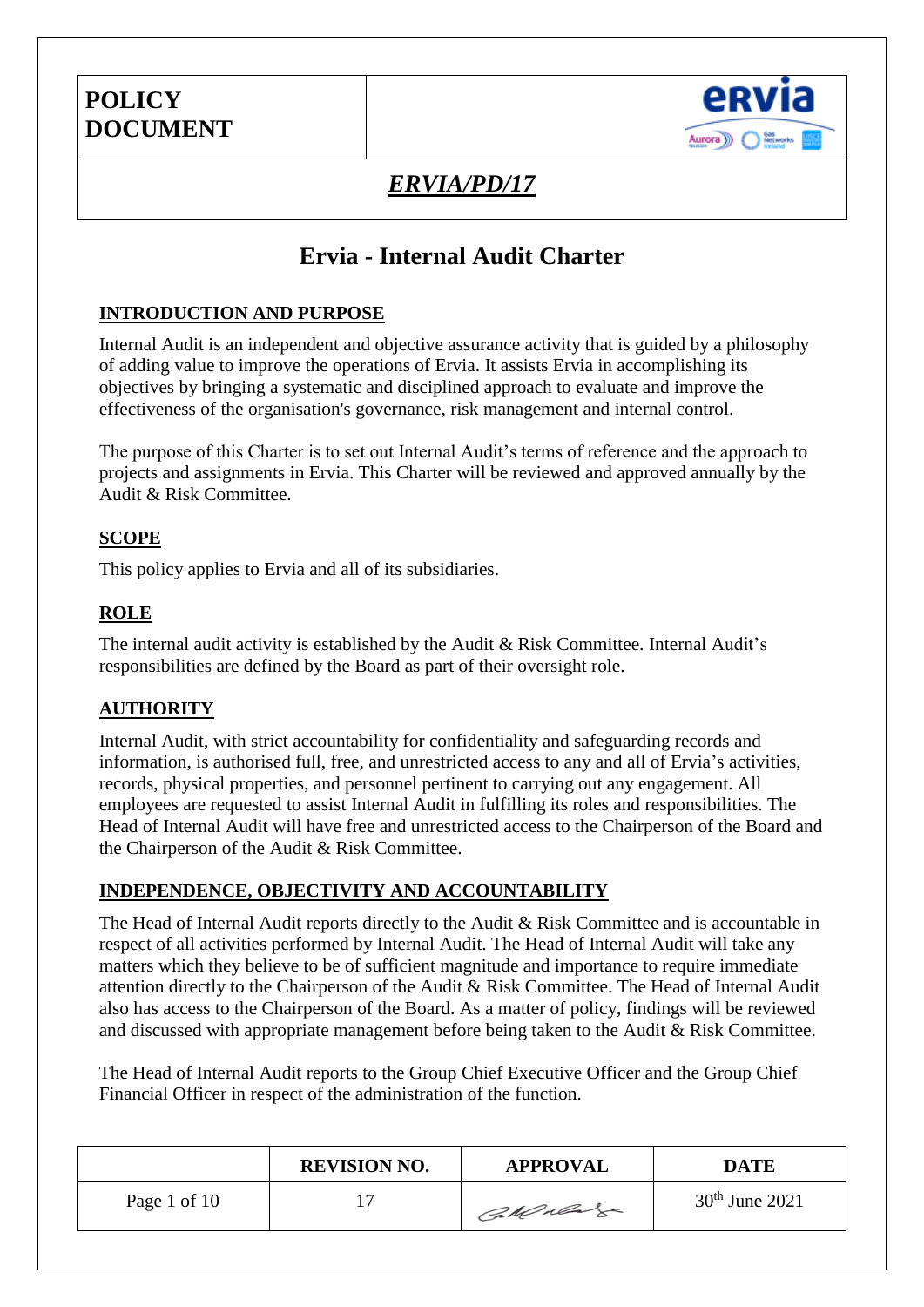

# *ERVIA/PD/17*

Internal Audit will remain free from interference by any element in the organisation, including matters of audit selection, scope, procedures, frequency, timing, or report content to permit maintenance of a necessary independent attitude.

Internal Auditors will have no direct operational responsibility or authority over any of the activities audited. Accordingly, they will not implement internal controls, develop procedures, install systems, prepare records, or engage in any other activity that may impair the Internal Auditor's judgment.

Internal Auditors will exhibit the highest level of professional objectivity in gathering, evaluating, and communicating information about the activity or process being examined. Internal Auditors will make a balanced assessment of all the relevant circumstances and not be unduly influenced by their own interests or by others in forming judgments.

The Head of Internal Audit will confirm to the Audit & Risk Committee, at least annually, the organisational independence of the internal audit function.

#### **RESPONSIBILITIES**

It is the responsibility of management, under the direction of the Board, to establish an effective system of internal control. Internal Audit's responsibility is to assist management in the achievement of its objectives by appraising and evaluating the systems of internal control.

The scope of internal audit encompasses, but is not limited to, the examination and evaluation of the adequacy and effectiveness of the organisation's governance, risk management, and internal controls as well as the quality of performance in carrying out assigned responsibilities to achieve the organisation's stated goals and objectives. This includes:

- Evaluating risk exposure relating to achievement of the organisation's strategic objectives.
- Evaluating the reliability and integrity of information and the means used to identify, measure, classify, and report such information.
- Evaluating the systems established to ensure compliance with those policies, plans, procedures, laws, and regulations which could have a significant impact on the organisation.
- Evaluating the means of safeguarding assets and, as appropriate, verifying the existence of such assets.
- Evaluating the effectiveness and efficiency with which resources are employed.

|                | <b>REVISION NO.</b> | <b>APPROVAL</b> | <b>DATE</b>      |
|----------------|---------------------|-----------------|------------------|
| Page 2 of $10$ |                     | CaMulage        | $30th$ June 2021 |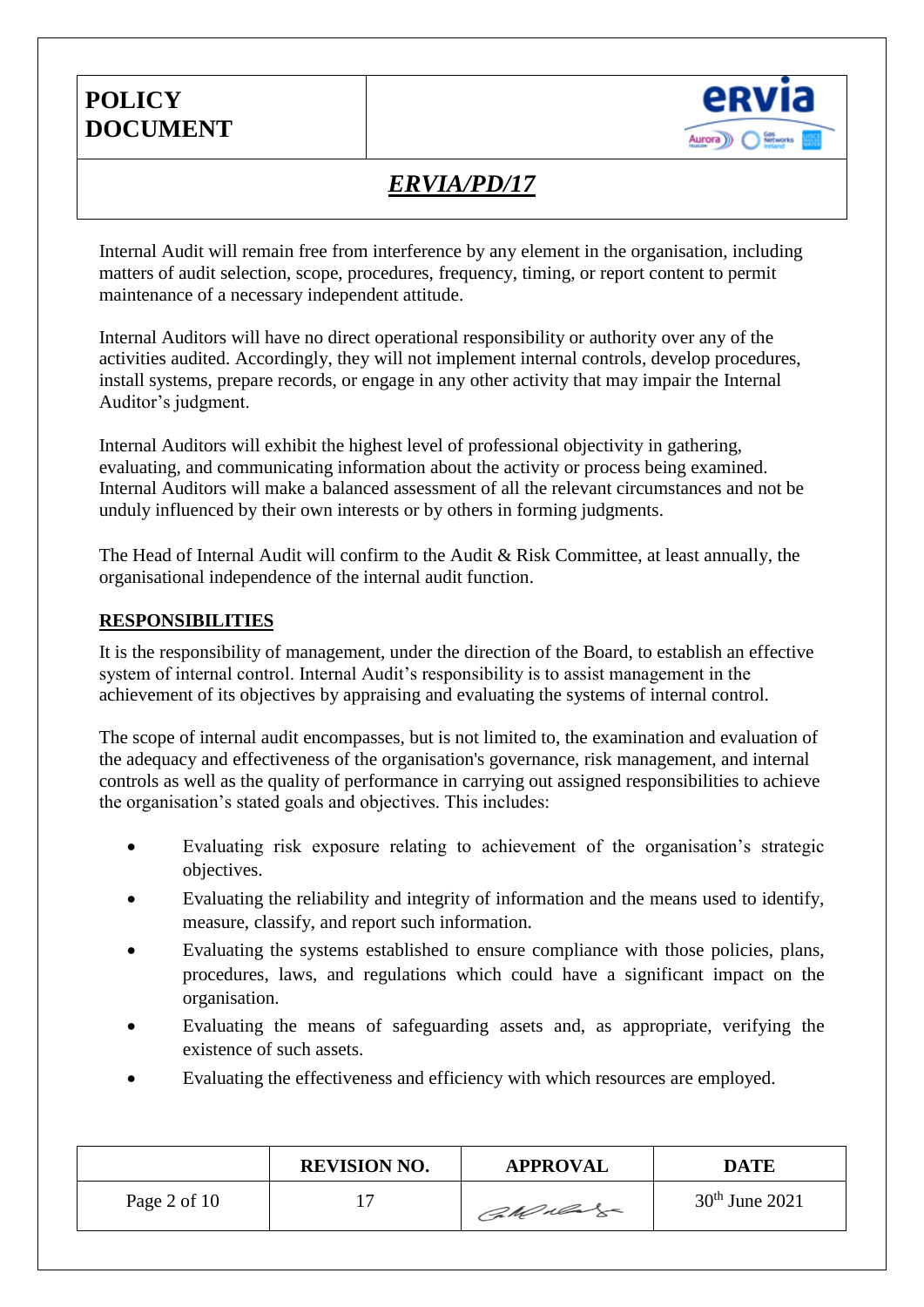

# *ERVIA/PD/17*

- Evaluating operations or programs to ascertain whether results are consistent with established objectives and goals and whether the operations or programs are being carried out as planned.
- Monitoring and evaluating governance processes.
- Monitoring and evaluating the effectiveness of the organisation's risk management processes.
- Performing advisory services related to governance, risk management and control as appropriate for the organisation.
- Reporting periodically on Internal Audit's purpose, authority, responsibility, and performance relative to plan.
- Reporting significant risk exposures and control issues, including fraud risks, governance issues, and other matters needed or requested by the Board.
- Evaluating specific operations at the request of the Board or management, as appropriate.

### **INTERNAL AUDIT PLAN**

At least annually, the Head of Internal Audit will submit to the Audit & Risk Committee an internal audit plan for review and approval. The internal audit plan will consist of a work schedule as well as budget and resource requirements for the next fiscal/calendar year. The Head of Internal Audit will communicate the impact of resource limitations and significant interim changes to the Audit & Risk Committee.

The internal audit plan will be developed based on a prioritisation of the audit universe using a risk-based methodology, including input of senior management, the Executive team and the Audit & Risk Committee. The Head of Internal Audit will review and adjust the plan, as necessary, in response to changes in the organisation's business, risks, operations, programs, systems and controls. Any significant deviation from the approved internal audit plan will be communicated to the Audit & Risk Committee through periodic activity reports.

In addition to the Ervia Internal Auditors, resources including business process, IT, information security, program management, fraud and other expertise required will be sourced through one of the approved co-sourced internal audit service providers. The Audit & Risk Committee will be notified in advance of any significant changes in the third party service providers.

### **REPORTING AND MONITORING**

A written report will be prepared and issued by the Head of Internal Audit or designee following the conclusion of each internal audit engagement and will be distributed as appropriate. Internal audit results will also be communicated to the Board.

|              | <b>REVISION NO.</b> | <b>APPROVAL</b> | DATE             |
|--------------|---------------------|-----------------|------------------|
| Page 3 of 10 |                     | CaMulage        | $30th$ June 2021 |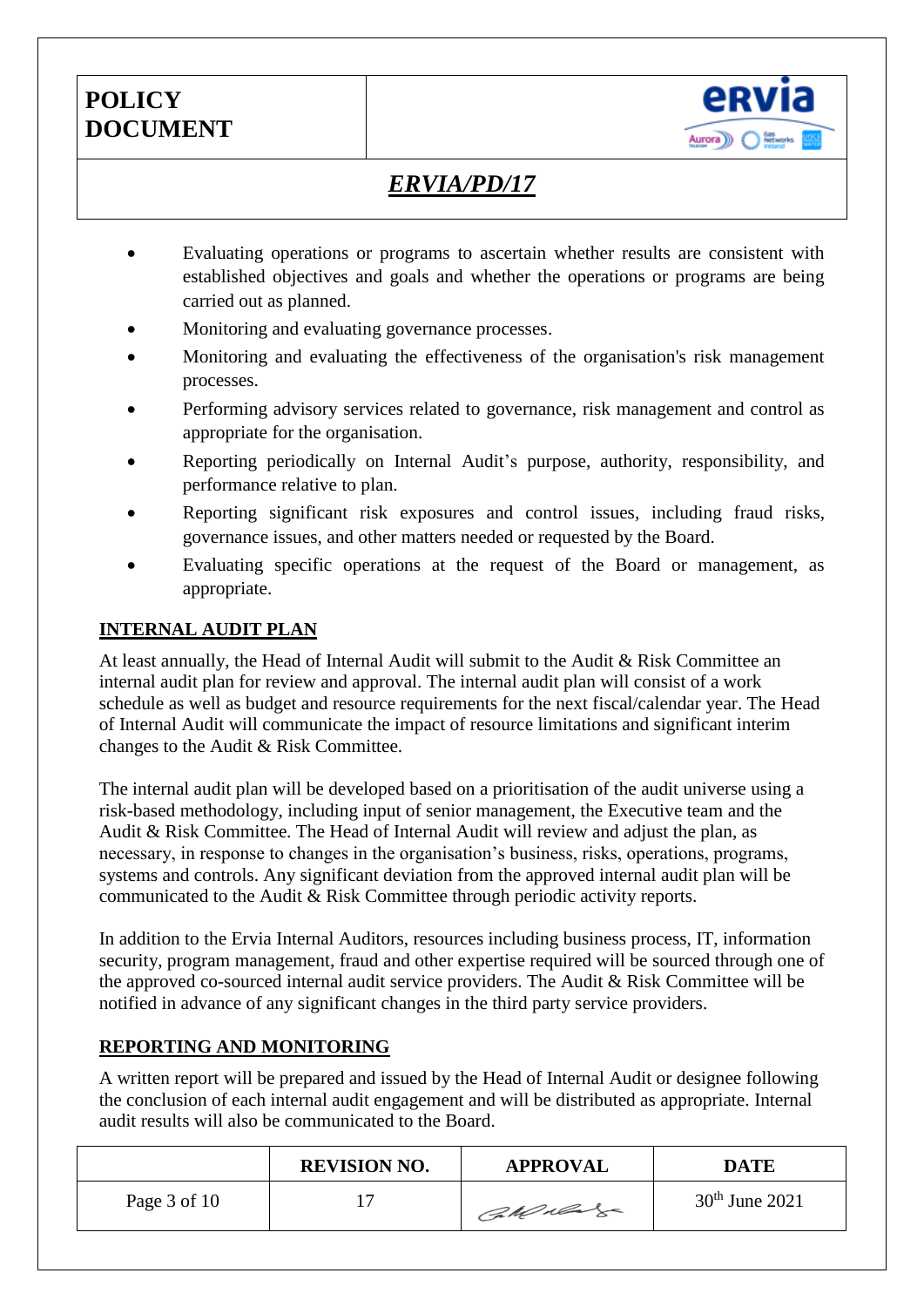

# *ERVIA/PD/17*

The internal audit report may include management's response and corrective action taken or to be taken in regard to the specific findings and recommendations. Management's response, should include a timetable for anticipated completion of action to be taken and an explanation for any corrective action that will not be implemented.

Internal Audit will be responsible for appropriate follow-up on engagement findings and recommendations. All findings will remain open until cleared.

The Head of Internal Audit will periodically report to senior management and the Board on the internal audit activity's purpose, authority, and responsibility as well as performance relative to its internal audit plan. Reporting will also include significant risk exposures and controls issues, including fraud risks, governance issues, and other matters needed or requested by senior management and the Board.

Internal Audit reports are confidential and are intended solely for the information and use of Ervia management and the Board Audit & Risk Committee and are not intended to be and should not be used by or disclosed to anyone other than these specified parties. Any other persons who choose to rely on the reports do so entirely at their own risk.

#### **VALUES AND STANDARDS**

Internal Audit is committed to maintaining the highest ethical and professional standards. Internal Audit will adhere to the Institute of Internal Auditors' mandatory guidance including the Definition of Internal Auditing, the Code of Ethics, and the International Standards for the Professional Practice of Internal Auditing. Internal Audit will also comply with the requirements of the Code of Practice for the Governance of State Bodies. Internal Audit is committed to continuous assessment of the efficiency and effectiveness of the function and identification of opportunities for improvement.

#### **QUALITY ASSURANCE AND IMPROVEMENT PROGRAMME**

The internal audit function will maintain a quality assurance and improvement programme that covers all aspects of the internal audit activity. The programme will include an evaluation of the internal audit activity's conformance with the definition of internal auditing and the standards and an evaluation of whether internal auditors apply the code of ethics. The programme will also assess the efficiency of the internal audit activity and identify opportunities for improvement.

The Head of Internal Audit will communicate to the Audit & Risk Committee on the internal audit activity's quality assurance and improvement programme, including results of ongoing internal assessments and external assessments conducted at least every five years.

|                | <b>REVISION NO.</b> | <b>APPROVAL</b> | <b>DATE</b>      |
|----------------|---------------------|-----------------|------------------|
| Page 4 of $10$ |                     | CaMulage        | $30th$ June 2021 |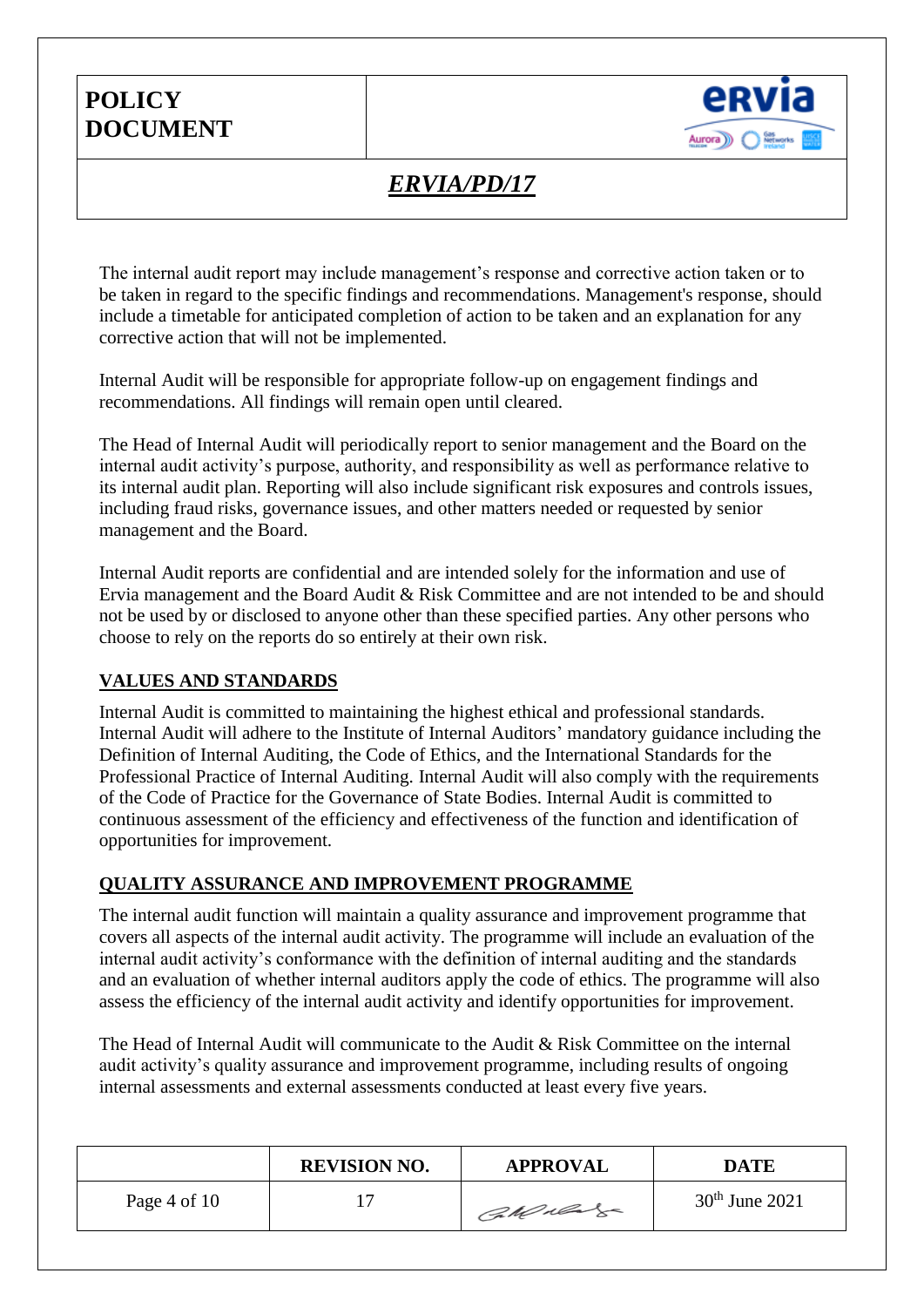

# *ERVIA/PD/17*

Internal Audit will strive to uphold Ervia's values of collaboration, performance, customer service, safety and integrity in the performance of its mission.

|              | <b>REVISION NO.</b> | <b>APPROVAL</b> | <b>DATE</b>      |
|--------------|---------------------|-----------------|------------------|
| Page 5 of 10 |                     | CaMulage        | $30th$ June 2021 |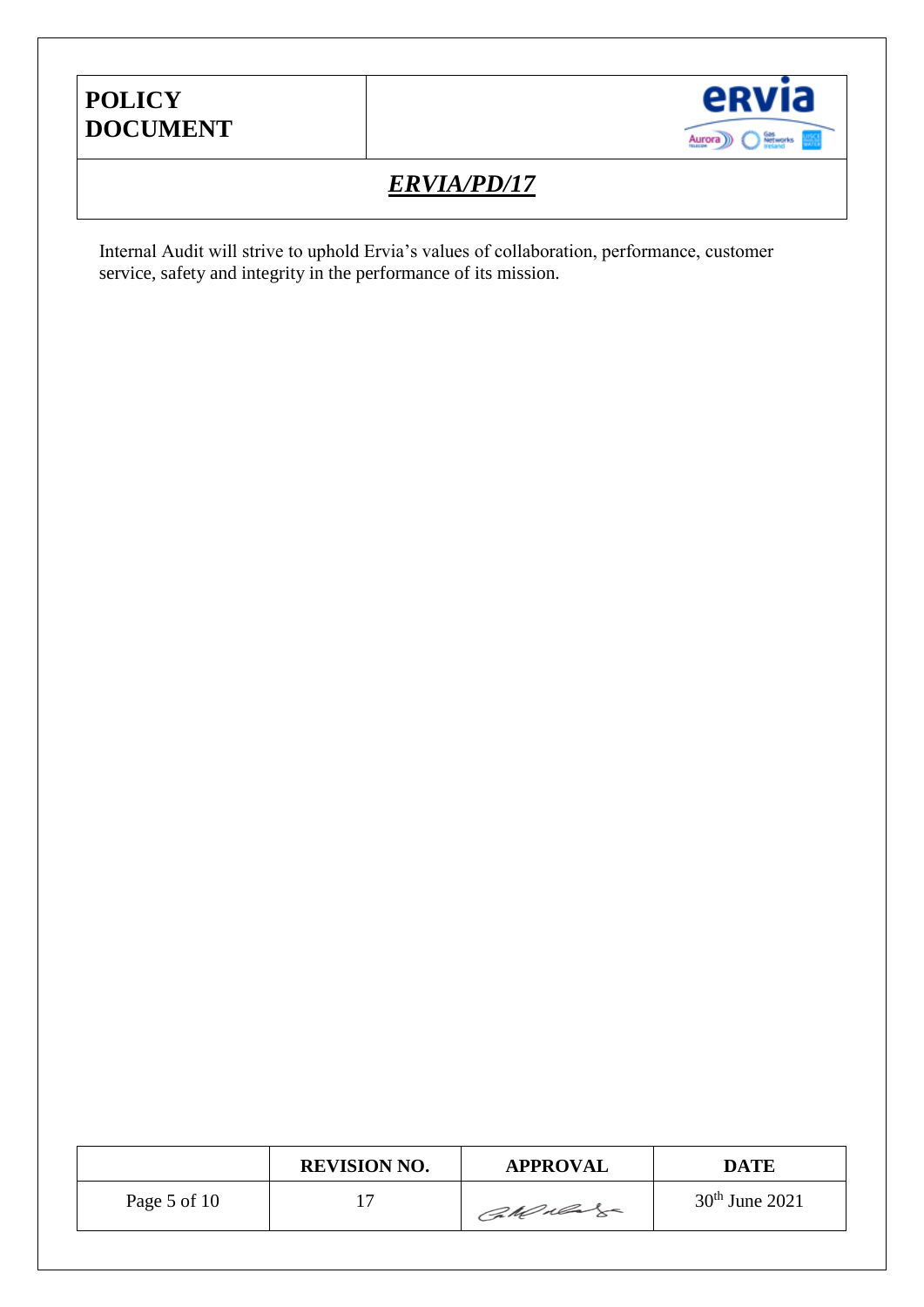

## *ERVIA/PD/17*

#### **APPROVALS**

**Keith Harris**<br> **Cathal Marley**<br>
Chairperson, Audit & Risk Committee<br>
Group Chief Executive Officer Chairperson, Audit & Risk Committee

CARRE

\_\_\_\_\_\_\_\_\_\_\_\_\_\_\_\_\_\_\_\_\_\_\_\_\_\_\_\_\_\_ \_\_\_\_\_\_\_\_\_\_\_\_\_\_\_\_\_\_\_\_\_\_\_\_\_\_\_\_\_\_

Ronan Cubive

\_\_\_\_\_\_\_\_\_\_\_\_\_\_\_\_\_\_\_\_\_\_\_\_\_\_\_\_\_\_

**Ronan Galwey Bridget O'Sullivan** Group Chief Financial Officer Head of Internal Audit

Bridget 8 flood

|              | <b>REVISION NO.</b> | <b>APPROVAL</b> | DATE             |
|--------------|---------------------|-----------------|------------------|
| Page 6 of 10 |                     | CaMulage        | $30th$ June 2021 |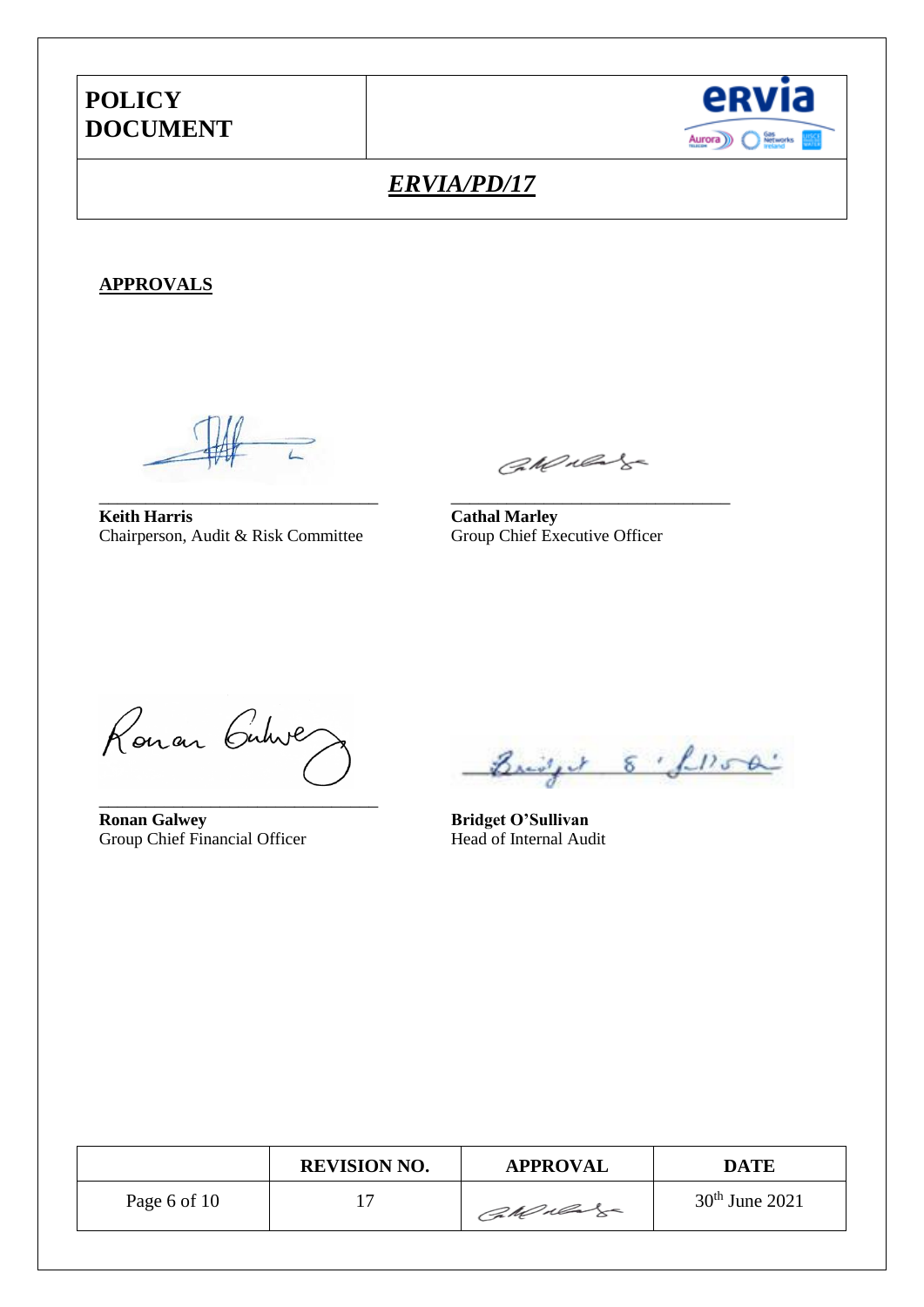

# *ERVIA/PD/17*

### **Appendix I – Internal Audit Process**

The following is a brief description of the internal audit process.

#### **Risk assessment and internal audit plan**

Internal Audit will prepare annually a risk based internal audit plan. To determine the content of the plan, Internal Audit will carry out a risk assessment to include consideration of:

- Existing organisational risk and control assessments.
- Existing knowledge of internal control matters such as reported deficiencies in internal control, past internal audit findings, results of control risk self-assessments, and external audit management letters and focus areas.
- Strategic goals and objectives.
- Areas of internal change such as reorganisation, acquisition, new businesses and process or system changes.
- Environmental factors such as economic or conditions and changes in laws and regulations.

Prior to finalisation, the proposed plan will be reviewed with selected members of management and presented to the Audit & Risk Committee for approval. Scheduled audit projects may be postponed, rescheduled or replaced if circumstances change or a more urgent need is subsequently identified. The plan is also subject to ongoing challenge in response to changing business risks. The Audit & Risk Committee will approve all changes to the internal audit plan (retrospective approval is permitted).

Internal Audit will also liaise and meet with the external auditor regularly to provide for maximum efficiency from the work done by both parties.

#### **Scoping**

In advance of each internal audit, a draft Letter of Understanding will be discussed with the Functional Head with responsibility for the area being audited. This will outline such matters as objectives, scope, planned timetable and key contacts. The Letter of Understanding will be approved by the Head of Internal Audit and issued to the appropriate Functional Head prior to commencement of the fieldwork.

#### **Fieldwork**

Internal audit procedures will be performed by the Internal Auditors. During the course of these procedures, the internal audit team will discuss progress and key findings with management. Internal Audit's objective is to work with management to identify issues and areas of potential improvement, analyse causes and impacts and determine appropriate corrective and effective

|              | <b>REVISION NO.</b> | <b>APPROVAL</b> | DATE             |
|--------------|---------------------|-----------------|------------------|
| Page 7 of 10 |                     | CaMulage        | $30th$ June 2021 |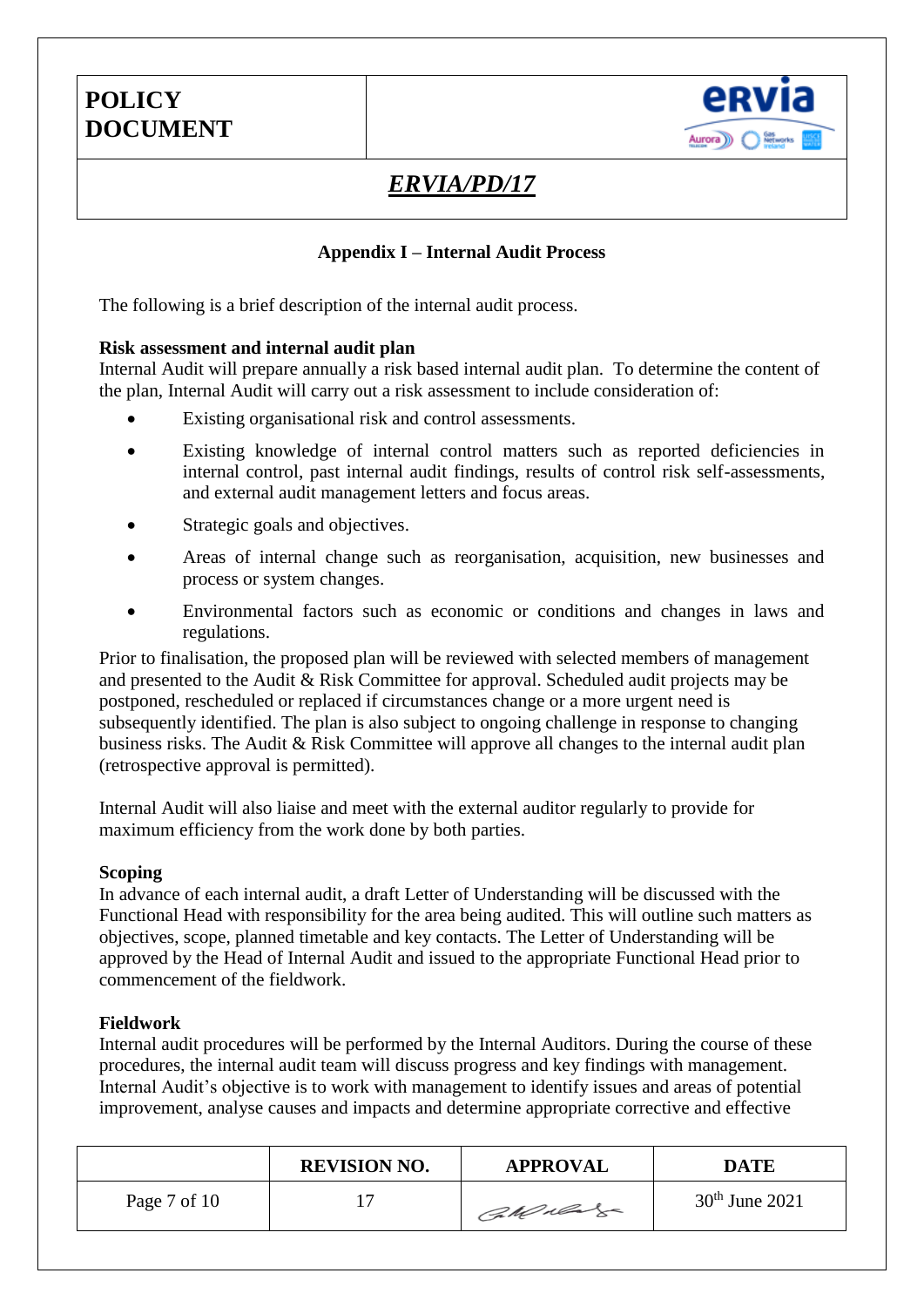

## *ERVIA/PD/17*

solutions. A closing meeting is typically conducted on the final day of fieldwork to discuss internal audit status, findings and actions required.

#### **Draft reports**

The draft report will initially be distributed to management of the area audited. Through this process, management will be given the opportunity to evaluate the draft report for factual accuracy of observations and reasonableness of the recommendations. The draft report will be reviewed and finalised at the exit meeting. For the avoidance of doubt, the Head of Internal Audit is the final determinant on the content and circulation of all internal audit reports.

#### **Final report**

Final reports will be circulated to the lead Executive for the area being audited, the auditee (if different), the Group Chief Financial Officer and the Group Chief Executive Officer. At a minimum, a summary of the "Critical", "High" and "Moderate" rated reports will be circulated to the Audit & Risk Committee.

#### **Internal Audit ratings**

Each internal audit finding will be assigned a category. Each internal audit report will be assigned an overall category. Further details are outlined in Appendix 2. Certain internal audit projects deemed to be advisory in nature might not be rated, for example reviews of areas of known deficiencies. Follow-up rated audits will be subsequently conducted as required. Advisory projects require the advance approval of the Head of Internal Audit and the Group Chief Financial Officer.

#### **Follow-up**

Internal Audit will maintain a log of all recommendations and will periodically review progress against due dates. Implementation of recommendations remains the responsibility of management.

|              | <b>REVISION NO.</b> | <b>APPROVAL</b> | DATE             |
|--------------|---------------------|-----------------|------------------|
| Page 8 of 10 |                     | CaMulage        | $30th$ June 2021 |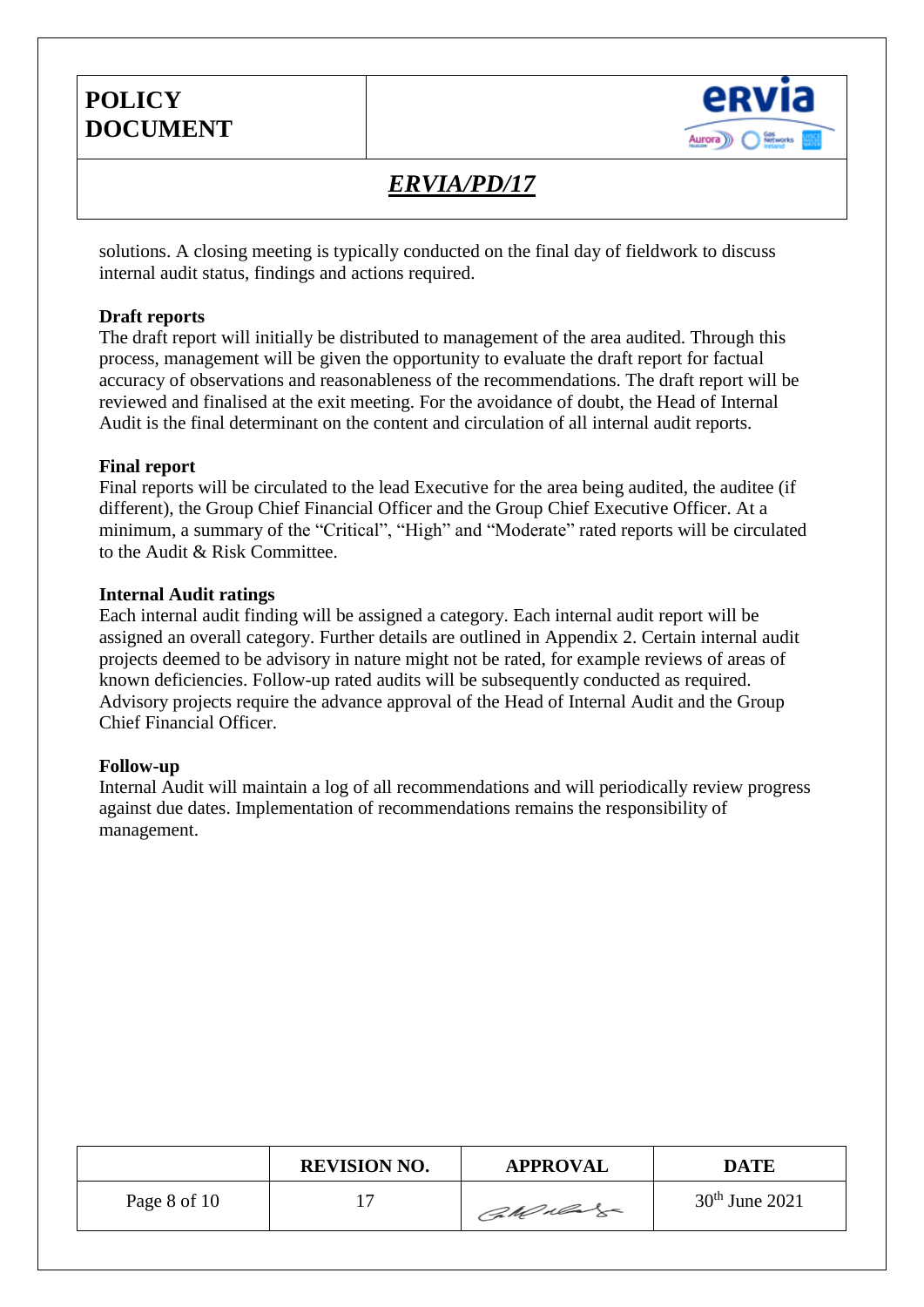

# *ERVIA/PD/17*

### **Appendix 2 – Internal Audit Issue and Report Ratings**

#### **ASSIGNING ISSUE CATEGORIES**

In assigning category ratings to issues, the associated risks and potential impact on Ervia are considered. These risks and implications may be financial, strategic, compliance or operational. Each issue raised is assigned a category ranging from Critical to Low. The categories are applied according to the definitions below.

**Critical**: A "Critical" observation is defined as one where there is a risk of a significant impact on the business unit that must be addressed immediately at senior management level.

**High**: A "High" observation is defined as one where there is a risk of a critical impact on the relevant area or high impact on the business unit that requires attention at an appropriate management level within the defined period.

**Moderate**: A "Moderate" observation is defined as one where there is a risk of a high impact on the relevant area or a moderate impact on the business unit that requires attention at an appropriate management level within the defined period.

**Low**: A "Low" observation is defined as one where there is a risk of moderate impact on the business area or a low impact on the business unit that requires attention within the defined period.

Defined period is the "Due Date" specified in the audit report.

Business unit is defined as Group / Business Services/ Irish Water / Gas Networks Ireland.

#### **ASSIGNING OVERALL REPORT CATEGORIES**

In making an assessment on the overall report category, the potential cumulative impact of the issues included in the report; the risk of the system audited and the steps management are already taking to address the issues identified are taken into consideration by the Head of Internal Audit.

Where a report contains an issue classified as "Critical", the overall report category will be "Critical". Where a report contains issues classified as "High", "Moderate" and "Low", professional judgment is applied in determining the overall report rating. If the cumulative impact is considered to have a significant impact on the business unit, the report will be graded as "Critical". Each internal audit report is assigned an overall rating based on categories "Critical" to "Low". The Categories are applied according to the definitions below.

|              | <b>REVISION NO.</b>      | <b>APPROVAL</b> | <b>DATE</b>      |
|--------------|--------------------------|-----------------|------------------|
| Page 9 of 10 | $\overline{\phantom{0}}$ | CaMulage        | $30th$ June 2021 |